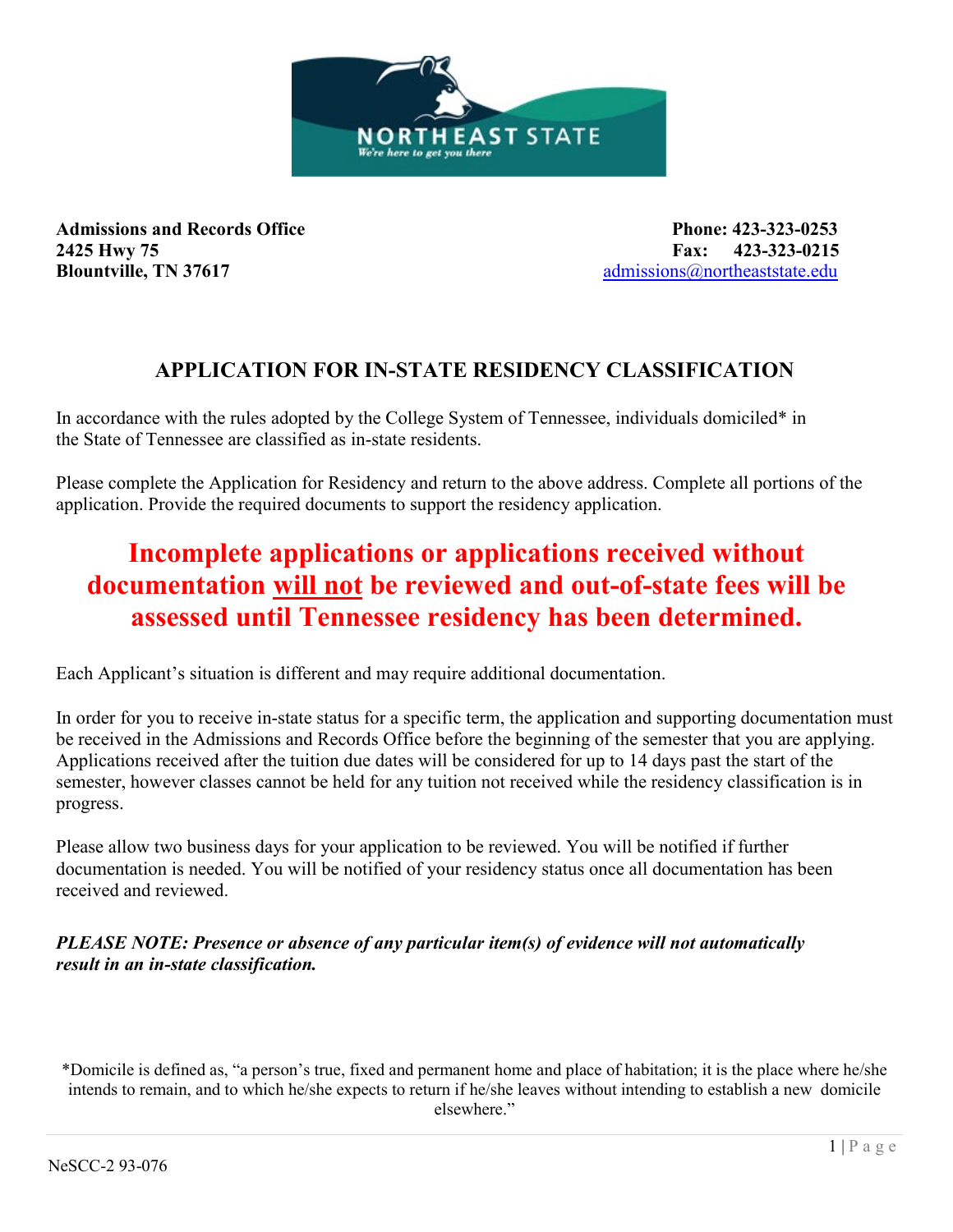| Student's Name                                                                                                                                                                                                                 |  | ID#        |
|--------------------------------------------------------------------------------------------------------------------------------------------------------------------------------------------------------------------------------|--|------------|
| Semester applying for: Fall 20 Fall 20 Spring 20 Summer 20                                                                                                                                                                     |  |            |
| Address and the contract of the contract of the contract of the contract of the contract of the contract of the contract of the contract of the contract of the contract of the contract of the contract of the contract of th |  |            |
| Length of time at this Address: __________Years_______Months   Own Rent Other_______________________                                                                                                                           |  |            |
| If less than one year, please indicate all previous addresses for one year period:                                                                                                                                             |  |            |
| Address and the contract of the contract of the contract of the contract of the contract of the contract of the contract of the contract of the contract of the contract of the contract of the contract of the contract of th |  | From to to |
| Address From to the contract of the contract of the contract of the contract of the contract of the contract of the contract of the contract of the contract of the contract of the contract of the contract of the contract o |  |            |
|                                                                                                                                                                                                                                |  |            |
|                                                                                                                                                                                                                                |  |            |
| Are you a US Citizen or Permanent Resident?                                                                                                                                                                                    |  |            |
| $\Box$ Yes $\Box$ No                                                                                                                                                                                                           |  |            |

# **Please circle the number of the statement below that applies to you.**

- *1.* I reside within Tennessee and I am dependent upon my parents (or legal guardian), who are citizens of the United States and permanent residents of Tennessee.
- *2.* I am not claimed as a dependent for income tax purposes by anyone other than myself or my spouse.
- *3.* I moved to Tennessee or my parents moved to Tennessee as a direct result of a job transfer.
- *4.* I am eligible to receive educational benefits administered by the US Department of Veterans Affairs.
- *5.* Other

# **Please refer to Page 3 to find a detailed list of the supporting documentation needed to submit your Application for Residency.**

*Information provided to Northeast State Community College will be kept confidential in accordance with the Family Educational Rights and Privacy Act of 1974.* 

Student's Signature Date Date Date Date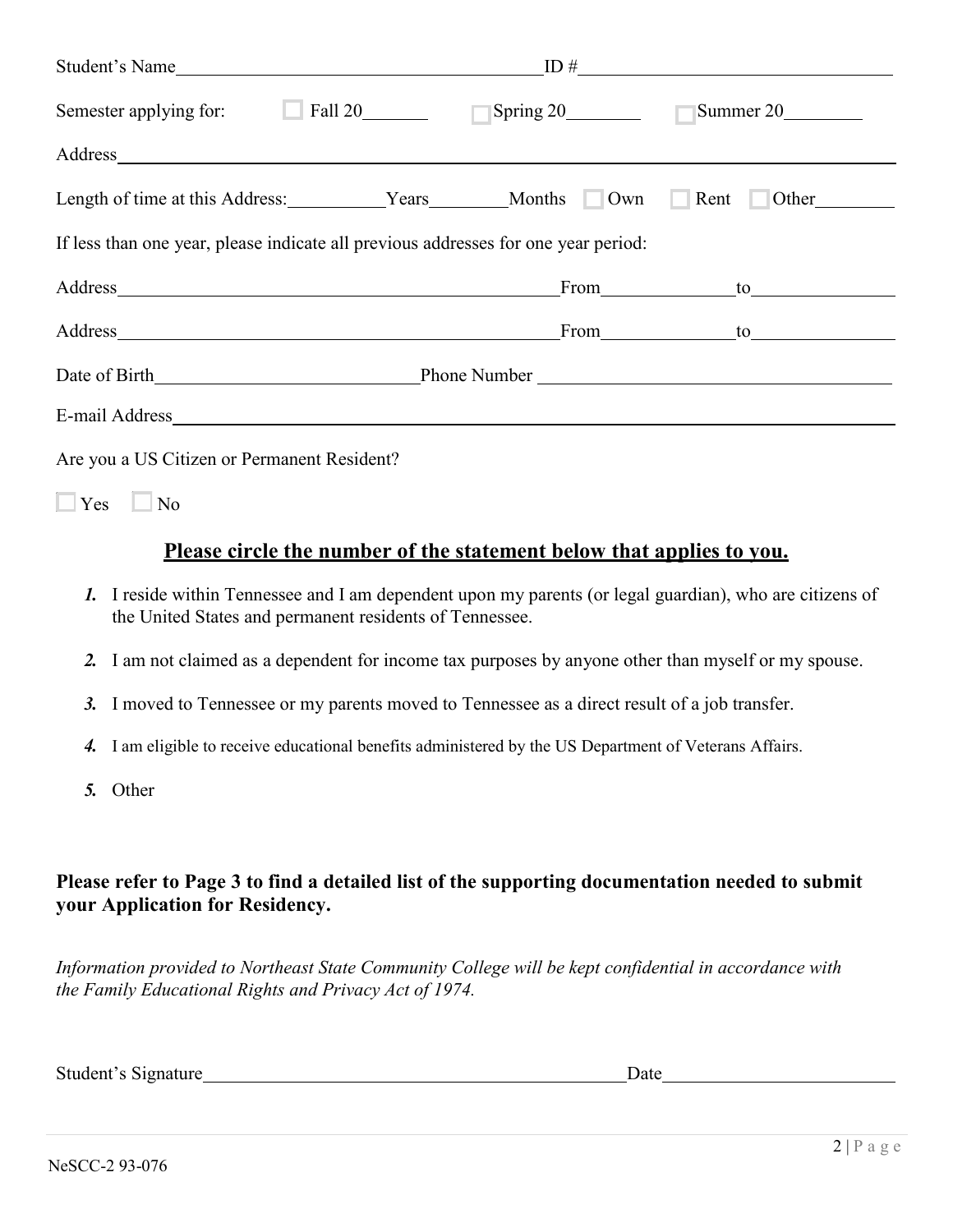## Documentation to Prove Tennessee Residency

## **Please provide all supporting documentation that coincides with the Statement number you circled on Page 2.**

## **Statement 1:**

- Photocopy of parent's or legal guardian's most recent federal tax return (1040 form) with Tennessee address listed on the return, and listing applicant as a dependent
- A valid, unexpired Tennessee license or Tennessee state issued ID

## **Statement 2:**

- Photocopy of most recent federal tax return (1040 form) with a Tennessee address listed on the return
- A mortgage or lease agreement with the Applicant's name and address. *Applicants who cannot provide a mortgage or lease may submit a notarized letter from the homeowner/lessee stating the name of the homeowner/lessee and applicant, the address, and the length of time the applicant has resided at the address*
- A bill such as water, electric, or cable and address **OR** a checking account statement with the Applicant's name
- A valid, unexpired Tennessee license or Tennessee state issued ID

## **Statement 3:**

- Letter from employer verifying transfer to Tennessee
- A mortgage or lease agreement with the Applicant's name and address. *Applicants who cannot provide a mortgage or lease may submit a notarized letter from the homeowner/lessee stating the name of the homeowner/lessee and applicant, the address, and the length of time the applicant has resided at the address*
- A bill such as water, electric, or cable and address **OR** a checking account statement with the Applicant's name
- A valid, unexpired Tennessee license or Tennessee state issued ID

## **Statement 4:**

- No residency application is required if the following conditions are met:
	- o Using benefits at Northeast State Community College
	- o Currently has a TN address

## **Statement 5:**

- A mortgage or lease agreement with the Applicant's name and address. *Applicants who cannot provide a mortgage or lease may submit a notarized letter from the homeowner/lessee stating the name of the homeowner/lessee and applicant, the address, and the length of time the applicant has resided at the address*
- A bill such as water, electric, or cable and address **OR** a checking account statement with the Applicant's name.
- A valid, unexpired Tennessee license or Tennessee state issued ID